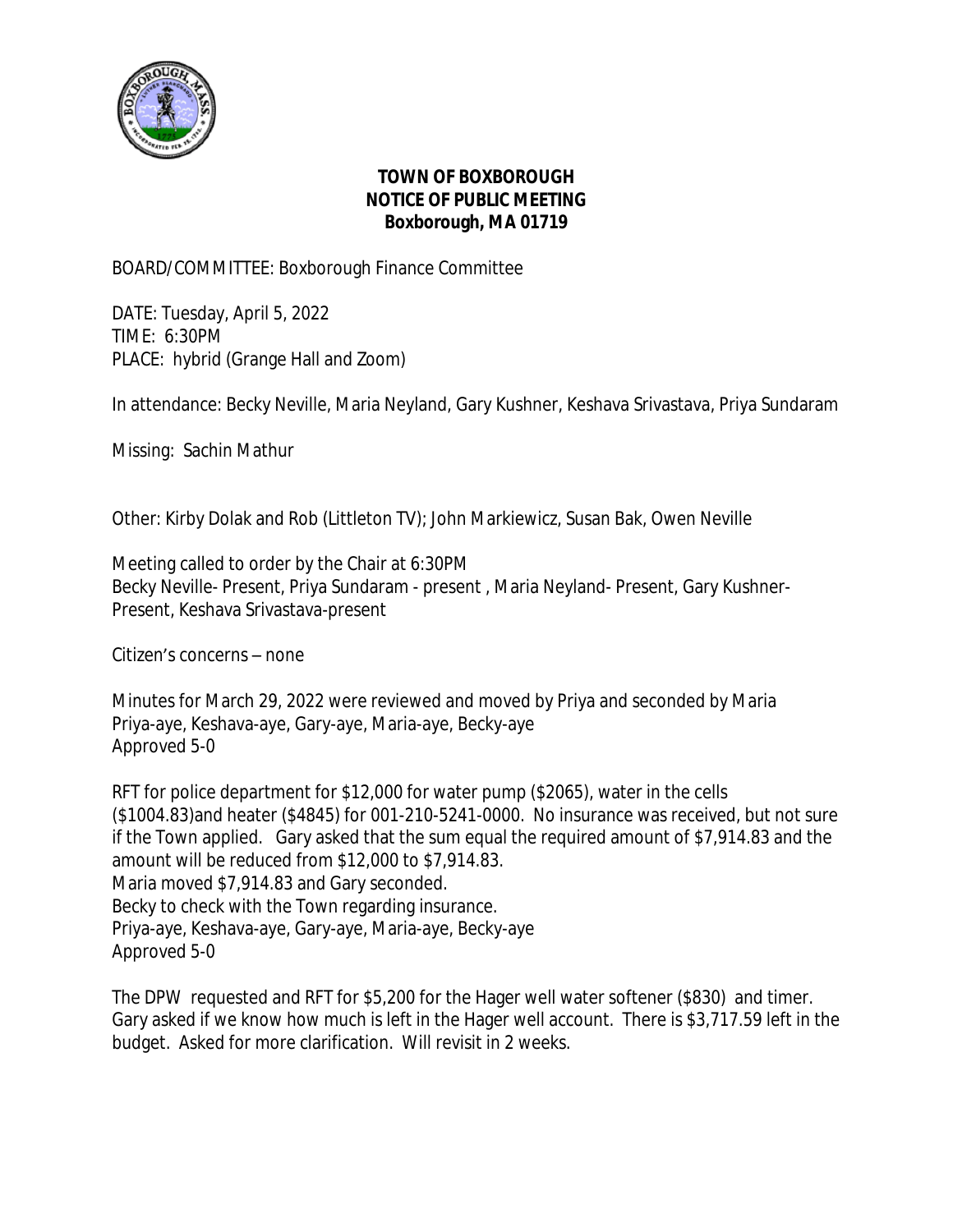

Discussion on the budget and should we ask the department heads for a review of their budgets and to determine if there can be cuts. Questioning if ATM will try to cut budgets at ATM. Hearing that there will be an effort to remove the police cruiser. Gary asked about using additional free cash above \$600,000. Asking if Fire Dept per diem can be cut if additional EMT/FF is hired in January. Maria would like to ask the department heads to take another look at their budgets. Suggested taking a look at the landscaping budget. Maria suggested \$750,000 in free cash.

The Town Planner (Simon) gave his notice. The FinCom haven't seen an RFT for the consultants. Interviews for some positions have an interviews, but have not hired. Keshava/Maria asked about holding RFT's. discussion on ARPA usages, but SB decision.

Gary Moved \$750,000 and Maria seconded. Priya provided an alternate view of future budgets. Priya-no, Keshava-nay, Gary-yes, Maria -aye, Becky-no Failed 1-4

Becky moved and Priya seconded \$600,000 Priya-aye, Keshava-aye, Gary-aye, Maria-aye, Becky-aye Approved 5-0

Gary asked about creating the motion and making sure that all the revenue sources are included.

Gary will read the recommendation at ATM for the FinCom bylaw.

Walked through the FinCom presentation from FY22 and made changes. Slide 3, discussion on Town accountant with minimal help from TH.

Becky will talk to the Assessor regarding abatements, personal property and 1414 assessment.

Gary will update some of the slides and Sachin will update some

## L**iaison updates**

SB – did not provide a recommendation on article 5. Seeking worksheets, but they do not exist. One SelectBoard member pushed back on request to have the Town Accountant review the budget. Becky created a timeline based on formal recommendations/requests to the TA. Correspondence from Steve Ballard received.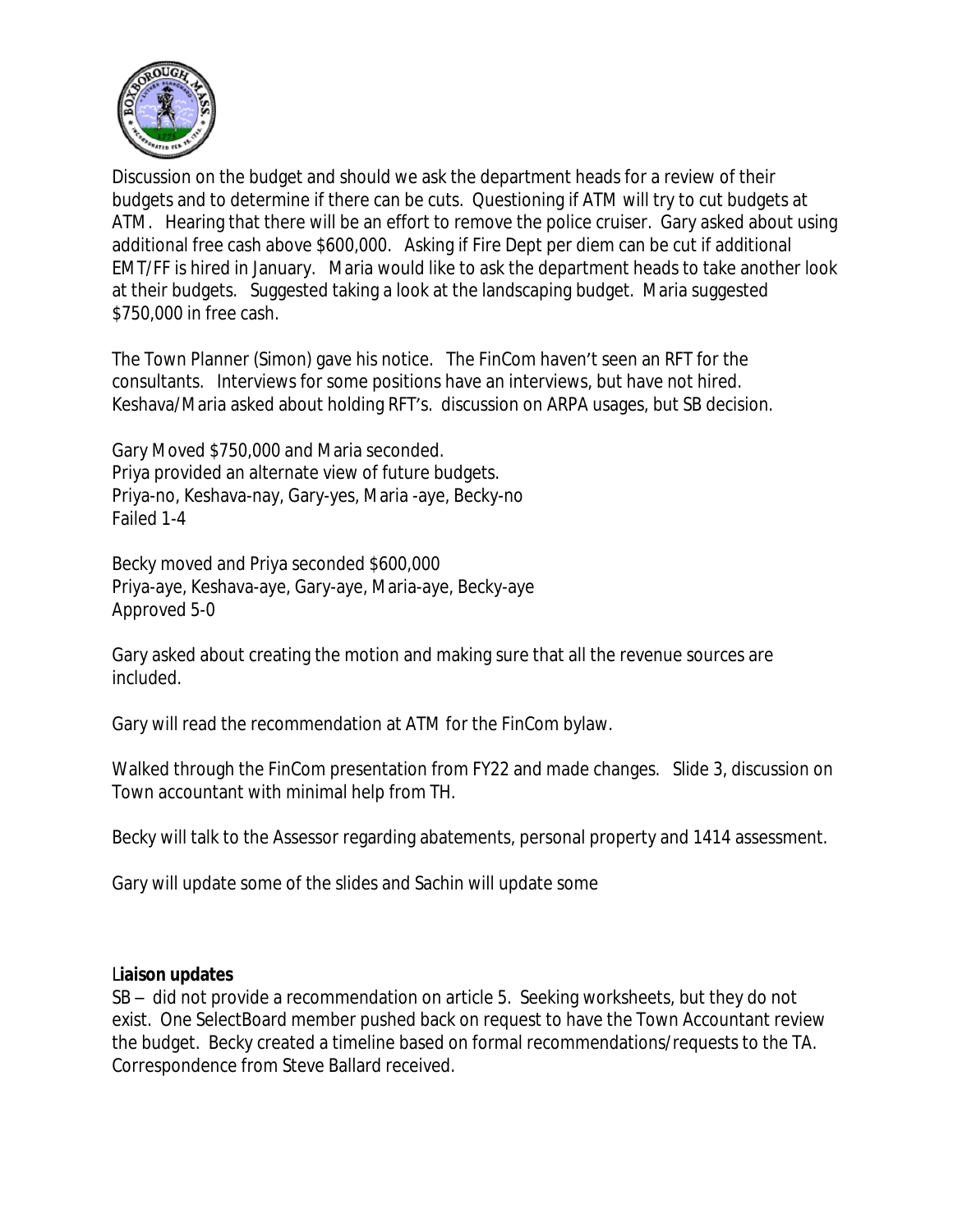

 $FDC -$ 

Planning board –

 $BIF -$ 

 $BBC -$ 

Personnel board –

RecCom –

Library –

Housing –

AB regional building committee –

Regional school meeting – Gary reported that the school committee met three times to approve the same budget. There were issues with the wording. The bottom line is that the school budget did not change.

 $CPC -$ 

 $C<sub>0</sub>A -$ 

Water resources –

Sustainability –

ConsCom –

Board of Health –

Historical commission -

Correspondence – none

Maria moved to adjourn to executive session for discussion in regards to collective bargaining which would be detrimental if in open session and Gary seconded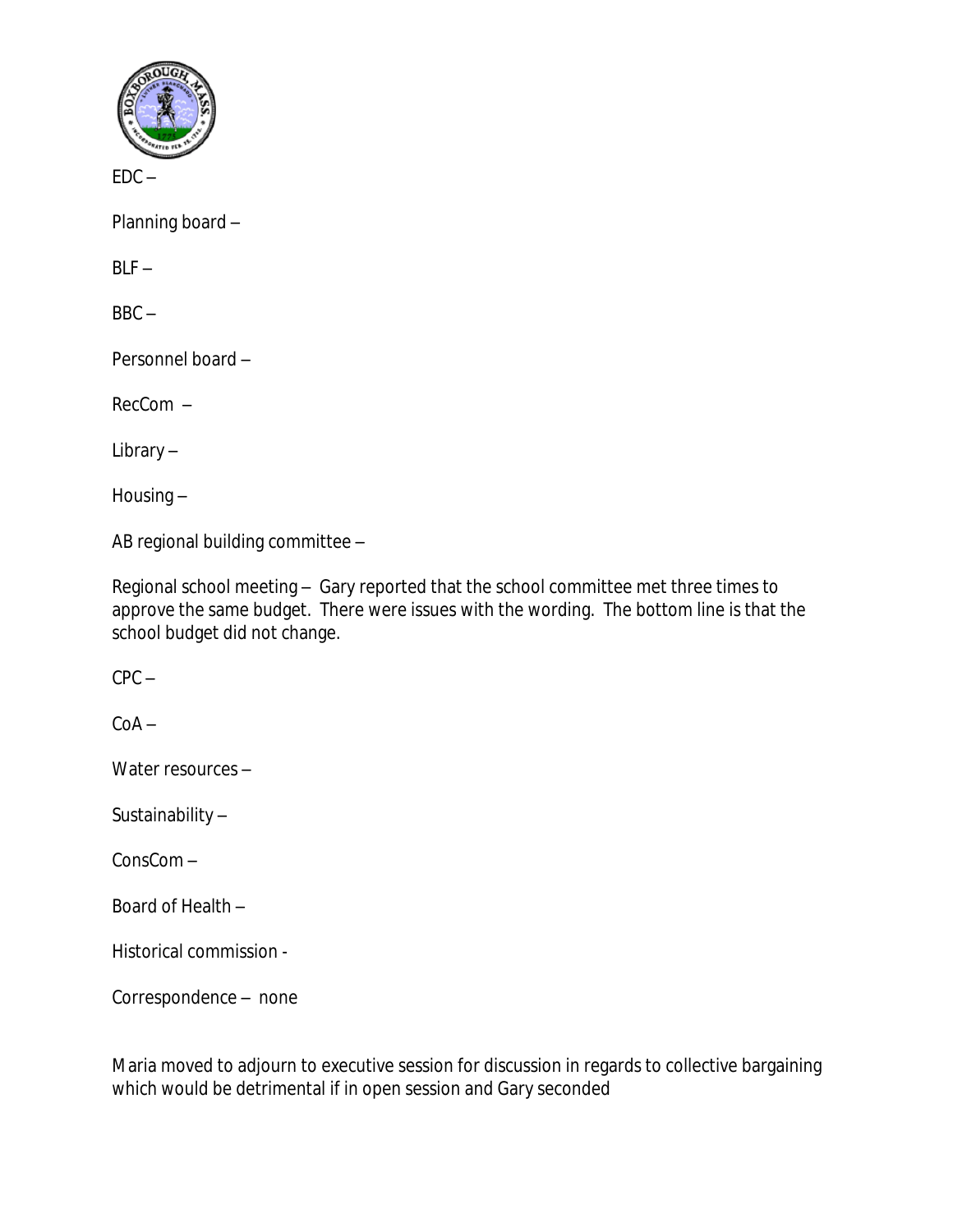

Priya-aye, Keshava-aye, Gary-aye, Maria-aye, Becky-aye Approved 5-0 and adjourned at 8:12PM

Exhibits used: Minutes for March 29, 2022 Budget for FY2023 warrant FinCom Report for warrant FinCom presentation

Next meetings:

April 12 – no meeting, Priya and Gary attending AB band/chorus/orchestra concert in **Worcester** April 19 April 26 May 3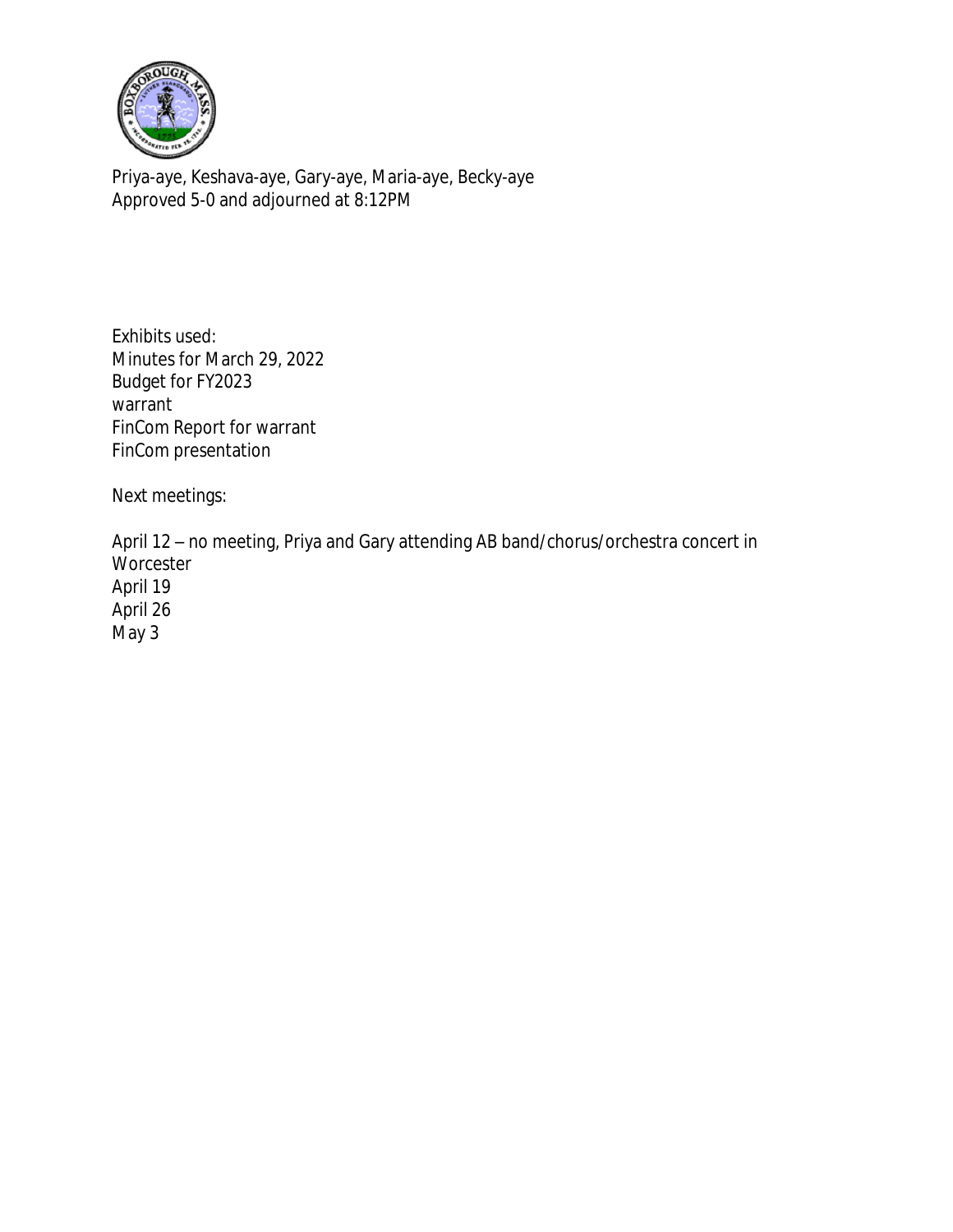

| Item                   | description  | Amount      | Start at  | comments                    |
|------------------------|--------------|-------------|-----------|-----------------------------|
|                        |              |             | \$150,000 |                             |
| HVAC at museum         |              | \$6,700     | \$143,300 |                             |
| Acc't Consultant &     |              | \$39,820    | \$103,480 |                             |
| Training               |              |             |           |                             |
| T/C consulting         |              | \$5,000     | \$98,480  |                             |
| Hager well             | Nov 30 2021  | \$26000     | \$72,480  |                             |
| Treasurer / consultant | Dec 7 2021   | \$10,500    | \$61,980  |                             |
| Hager maintenance      | Dec 7 2021   | \$3,500     | \$58,480  |                             |
| Tax collector          | Jan 11 2022  | \$15,200    | \$42,280  |                             |
| consulting             |              |             |           |                             |
| Assessor               | Feb 15 2022  | \$3,743     | \$38,537  |                             |
| STM restoration        | Feb 28 2022  | \$50,000??? | \$88,573  | Need to validate the amount |
|                        |              |             |           | from STM                    |
| Library pump for       | Mar 15 2022  | \$6,000     | \$82,537  |                             |
| <b>HVAC</b>            |              |             |           |                             |
| Fire station septic    | Mar 22, 2022 | \$4,758.68  |           |                             |
| repairs                |              |             |           |                             |
| Police dept water      |              |             |           |                             |
| pump                   |              |             |           |                             |

Budget worksheet FY23

| <b>Budget</b> | Salary/other | Title                      | Voted \$  | vote        | date    |
|---------------|--------------|----------------------------|-----------|-------------|---------|
| #             |              |                            |           |             |         |
| 114           | Salary       | Moderator                  | \$100     | $6 - 0$     | 1/25/22 |
| 114           | Other        | Moderator                  | \$80      | $6 - 0$     | 1/25/22 |
| 119           | Other        | Town constable             | \$160     | $5 - 0 - 1$ | 1/25/22 |
| 123           | Salary       | <b>Executive Offices</b>   | \$302,870 | $6 - 0$     | 2/8/22  |
| 123           | Other        | <b>Executive Offices</b>   | \$16,745  | $5-0$       | 2/8/22  |
|               |              |                            |           |             | 3/1/22  |
| 131           | Other        | <b>Finance Committee</b>   | \$385     | $6 - 0$     | 1/25/22 |
| 135           | Salary       | <b>Town Accountant</b>     | \$96,447  | $6 - 0$     | 2/8/22  |
| 135           | Other        | <b>Town Accountant</b>     | \$43,600  | $6 - 0$     | 2/8/22  |
| 141           | Salary       | <b>Town Assessor</b>       | \$106,887 | $6 - 0$     | 2/8/22  |
| 141           | Other        | <b>Town Assessor</b>       | \$21,220  | $6 - 0$     | 2/8/22  |
| 145           | Salary       | <b>Treasurer Collector</b> | \$108,402 | $6 - 0$     | 2/1/22  |
|               |              |                            |           |             | 2/8/22  |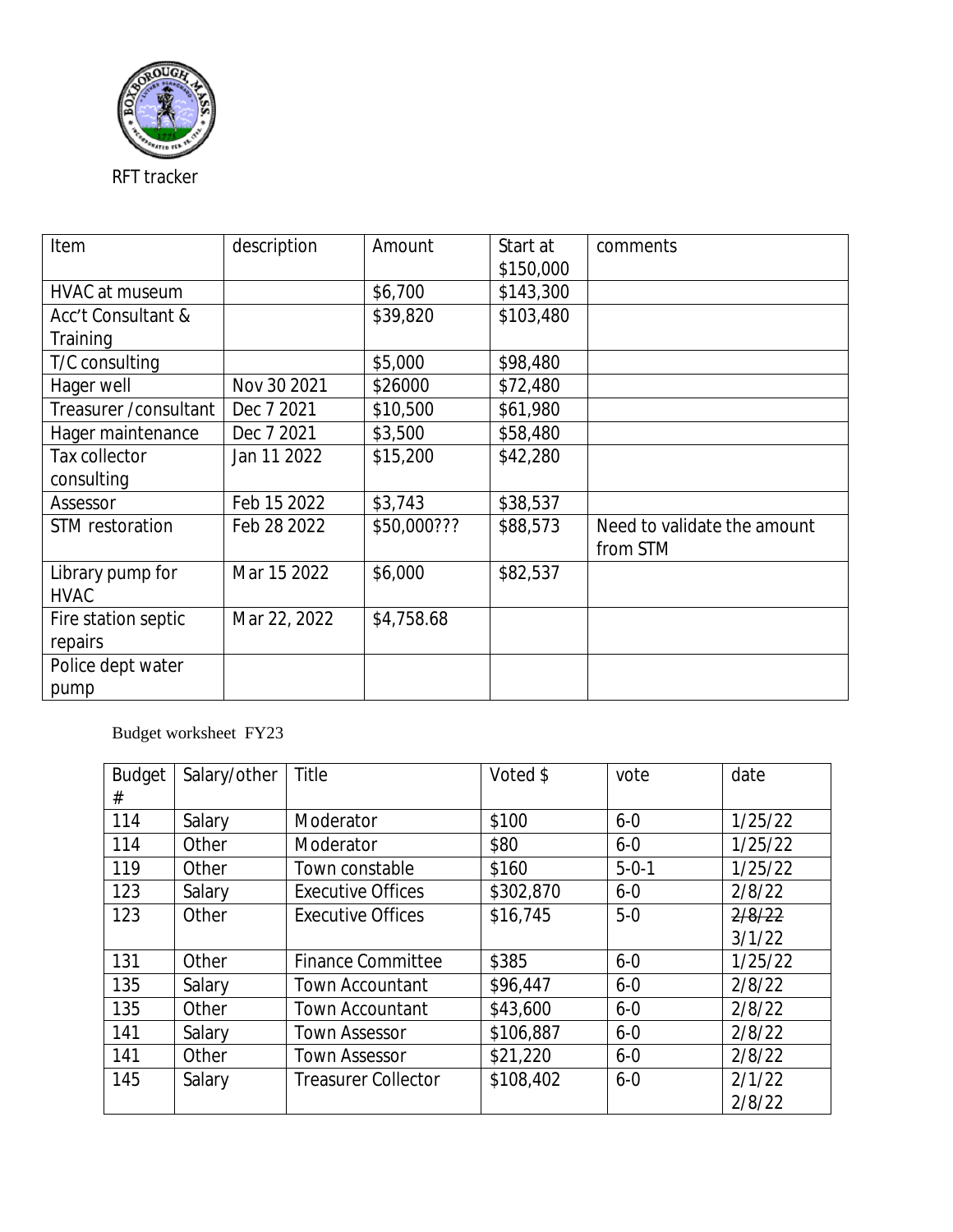

| 145 | Other  | <b>Treasurer Collector</b>    | \$28,700    | $6 - 0$     | 2/1/22<br>2/8/22             |
|-----|--------|-------------------------------|-------------|-------------|------------------------------|
| 151 | Other  | Legal                         | \$78,400    | $5-0$       | 1/11/22<br>3/1/22            |
| 152 | Other  | Personnel Board               | \$345       | $6 - 0$     | 12/21/21                     |
| 156 | Salary | Technology                    | \$7,500     | $5-0$       | 3/1/22                       |
| 156 | Other  | Technology                    | \$251,775   | $5-0$       | 3/1/22                       |
| 161 | Salary | Town Clerk                    | \$93,655    | $6 - 0$     | 2/8/22                       |
| 161 | Other  | <b>Town Clerk</b>             | \$2,664     | $6 - 0$     | 2/8/22                       |
| 162 | Salary | Elections and<br>registration | \$11,204    | $5 - 0 - 1$ | 2/1/22                       |
| 162 | Other  | Elections and<br>registration | \$8,360     | $5 - 0 - 1$ | 2/1/22                       |
| 171 | Other  | <b>Conservation Comm</b>      | \$1600      | $6 - 0$     | 1/18/22                      |
| 174 | Salary | Land Use and<br>Permitting    | \$242,378   | $6 - 0$     | 2/8/22                       |
| 174 | Other  | Land Use and<br>Permitting    | \$17,000    | $6 - 0$     | 2/8/22                       |
| 175 | Salary | Planning Board                | \$5,913     | $5-0$       | 3/1/22                       |
| 175 | Other  | Planning Board                | \$5,425     | $5-0$       | 3/1/22                       |
| 176 | Salary | ZBA                           | \$1,304     | $6 - 0$     | 1/25/22                      |
| 176 | Other  | ZBA                           | \$635       | $6 - 0$     | 1/25/22                      |
| 179 | Other  | AG Comm                       | \$200       | $4 - 0 - 2$ | 1/25/22                      |
| 182 | Other  | Economic Develop.             | \$3750      | $6 - 0$     | 12/21/21                     |
| 192 | Other  | <b>Town Hall</b>              | \$54,240    | $5-0$       | 2/8/22<br>3/1/22             |
| 196 | Other  | Facilities                    | \$63,775    | $6 - 0$     | 2/15/22                      |
| 199 | Other  | Sustainability Com            | \$950       | $6 - 0$     | 2/15/22                      |
| 210 | Salary | Police                        | \$1,395,537 | $5-0$       | 1/25/22<br>3/15/22           |
| 210 | Other  | Police                        | \$210,805   | $5-0$       | 1/25/22<br>2/22/22<br>3/1/22 |
| 215 | Salary | Dispatch                      | \$393,949   | $6 - 0$     | 1/25/22                      |
| 215 | Other  | Dispatch                      | \$58,768    | $6 - 0$     | 1/25/22                      |
|     |        |                               |             |             | 2/1/22                       |
| 220 | Salary | Fire                          | \$1,158,176 | $6 - 0$     | 1/18/22                      |
| 220 | Other  | Fire                          | \$147,720   | $6 - 0$     | 1/18/22                      |
|     |        |                               |             |             | 3/29/22                      |
| 292 | Salary | <b>ACO</b>                    | \$18,061    | $6 - 0$     | 1/25/22                      |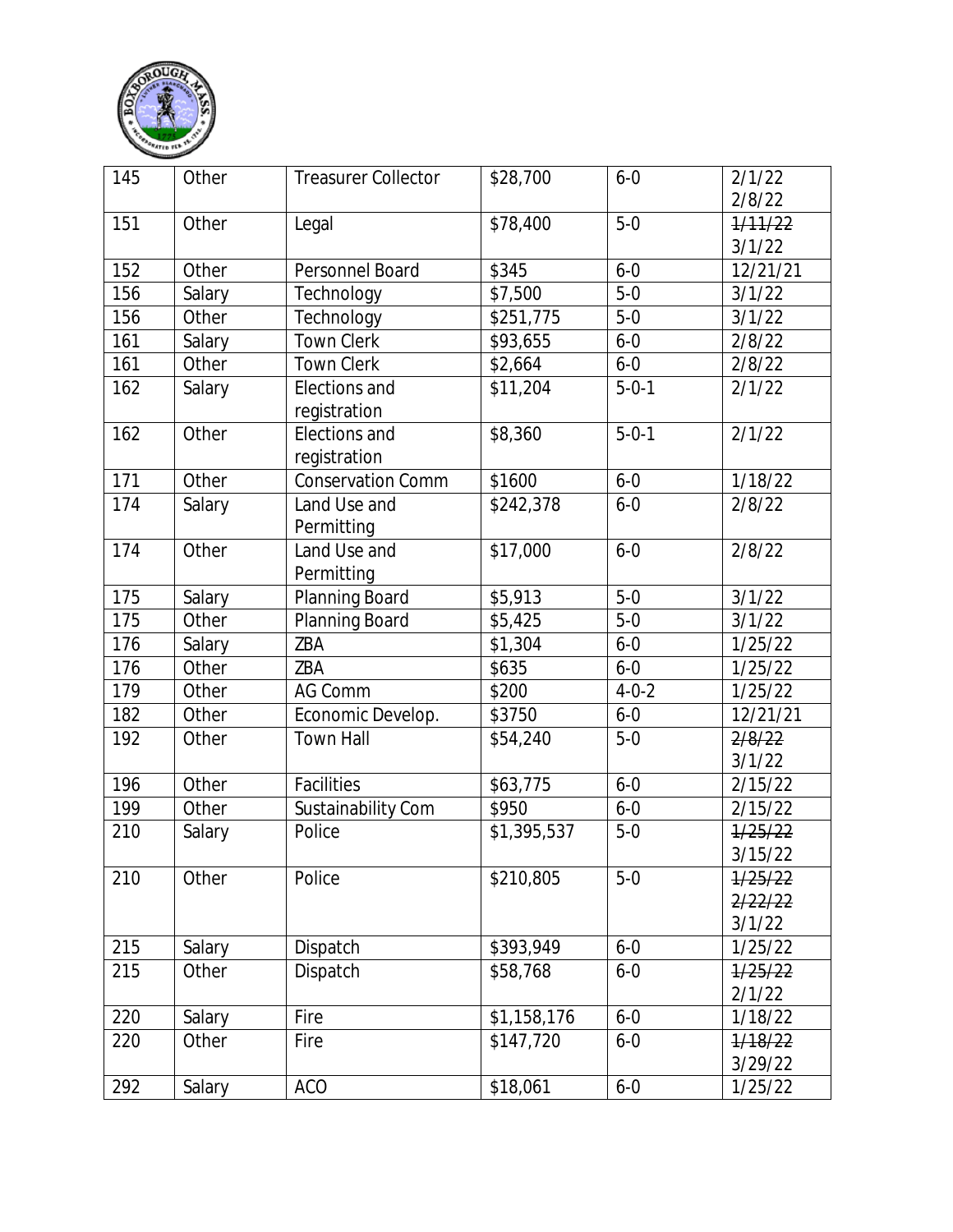

| 292 | Other  | <b>ACO</b>             | \$5,495      | $6 - 0$     | 1/25/22 |
|-----|--------|------------------------|--------------|-------------|---------|
| 299 | Salary | <b>Field Driver</b>    | \$0          | N/A         | N/A     |
| 299 | Other  | <b>Field Driver</b>    | \$0          | N/A         | N/A     |
| 300 | Salary | School committee       | \$1600       | $6 - 0$     | 2/8/22  |
| 310 | Other  | Minuteman              | \$164,230    | $6 - 0$     | 2/22/22 |
| 311 | Other  | Assabet                | \$71,580     | $6 - 0$     | 2/22/22 |
| 312 | Other  | Nashoba                | \$98,000     | $5-0$       | 2/22/22 |
|     |        |                        |              |             | 3/15/22 |
|     |        |                        |              |             | 3/29/22 |
| 320 | Other  | <b>ABRSD</b>           | \$13,257,674 | $5-0$       | 2/22/22 |
| 422 | Salary | <b>DPW</b>             | \$626,621    | $6 - 0$     | 1/11/22 |
| 422 | Other  | <b>DPW</b>             | \$130,496    | $6 - 0$     | 1/11/22 |
| 423 | Salary | Snow & Ice             | \$66,880     | $6 - 0$     | 1/11/22 |
| 423 | Other  | Snow & Ice             | \$139,710    | $6 - 0$     | 1/11/22 |
| 424 | Other  | <b>Street Lighting</b> | \$3,000      | $6 - 0$     | 1/11/22 |
| 425 | Other  | Hager Well             | \$61,280     | $6 - 0$     | 1/11/22 |
| 429 | Other  | Fuel                   | \$168,350    | $6 - 0$     | 1/11/22 |
|     |        |                        |              |             | 3/8/22  |
| 431 | other  | Hazardous Waste        | \$10,000     | $6 - 0$     | 1/11/22 |
| 433 | Other  | Transfer station       | \$132,900    | $6 - 0$     | 1/11/22 |
|     |        |                        |              |             |         |
| 491 | Salary | Cemetery               | \$5,000      | $6 - 0$     | 2/15/22 |
| 491 | Other  | Cemetery               | \$500        | $6 - 0$     | 2/15/22 |
| 505 | Salary | Animal Inspector       | \$1,015      | $6 - 0$     | 2/15/22 |
| 511 | Salary | Board of Health        | \$600        | $5 - 0 - 1$ | 2/22/22 |
| 511 | Other  | Board of Health        | \$52,679     | $5 - 0 - 1$ | 2/22/22 |
| 529 | Salary | Community service      | \$52,095     | $6 - 0$     | 1/11/22 |
| 529 | Other  | Community service      | \$8,005      | $6 - 0$     | 1/11/22 |
| 541 | Salary | COA                    | \$74,486     | $6 - 0$     | 2/8/22  |
| 541 | Other  | COA                    | \$9,240      | $6 - 0$     | 2/8/22  |
| 543 | Salary | Veterans               | \$0          | N/A         | N/A     |
| 543 | Other  | Veterans               | \$35,999     | $6 - 0$     | 2/15/22 |
|     |        |                        |              |             | 3/29/22 |
| 610 | Salary | Library                | \$276,462    | $6 - 0$     | 1/25/22 |
| 610 | Other  | Library                | \$164,750    | $6 - 0$     | 1/25/22 |
| 630 | Salary | Rec Comm               | \$52,298     | $6 - 0$     | 1/11/22 |
|     |        |                        |              | $6 - 0$     | 2/15/22 |
| 630 | Other  | Rec Comm               | \$11,900,    | $6 - 0$     | 1/11/22 |
| 670 | Other  | Steele Farm            | \$2,000      | $6 - 0$     | 1/25/22 |
| 691 | Other  | Historical comm        | \$7,373      | $6 - 0$     | 2/15/22 |